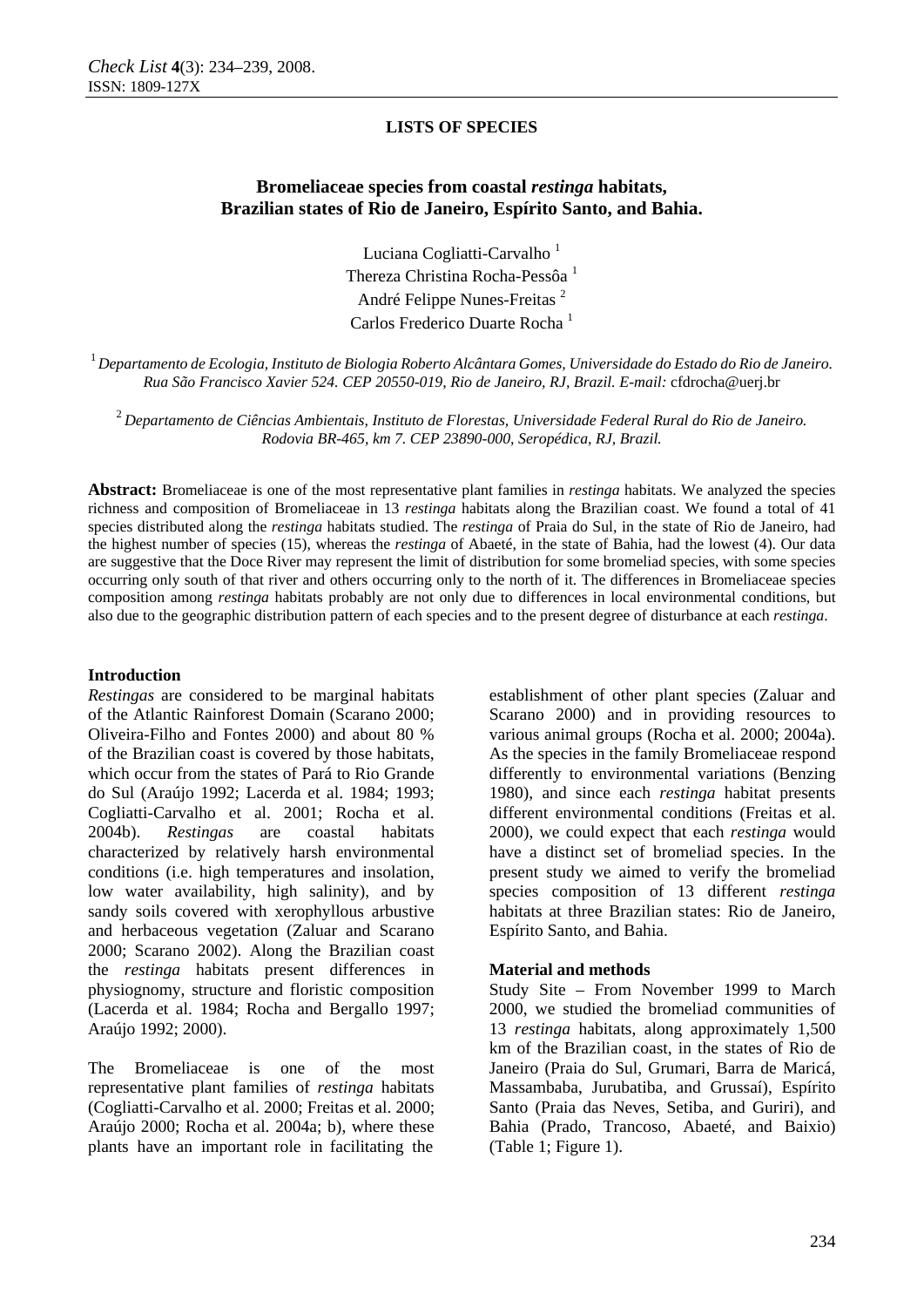



**Figure 1**. Map of eastern Brazil, with the states of Rio de Janeiro (RJ), Espírito Santo (ES), and Bahia (BA) in detail, and the 13 *restinga* habitats sampled.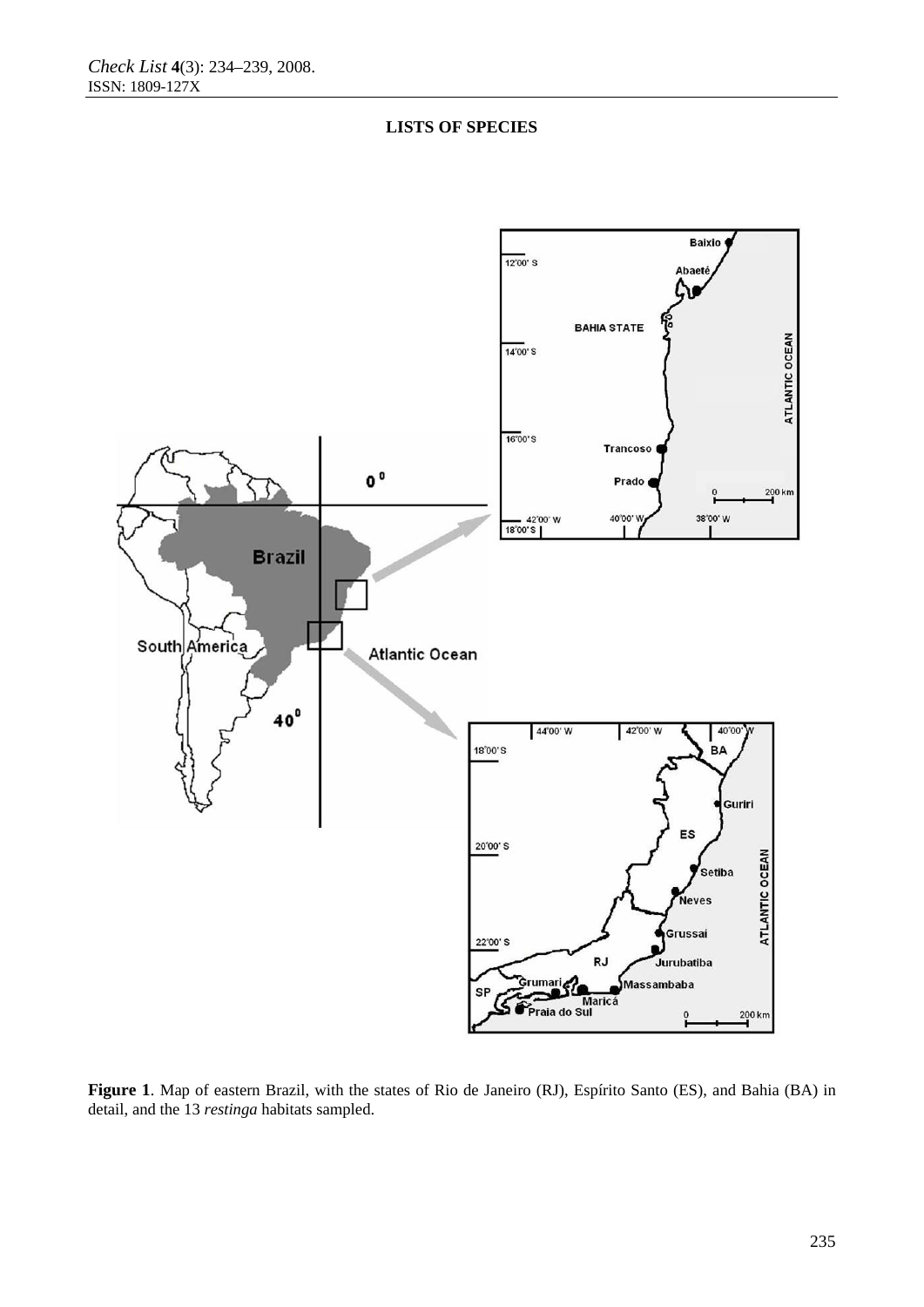| Restinga        | Coordinate                                                               | Municipality       | <b>State</b> |
|-----------------|--------------------------------------------------------------------------|--------------------|--------------|
| Praia do Sul    | 23°10'28" to 23°10'48" S<br>44°17'12" to 44°17'27" W                     | Angra dos Reis     | RJ           |
| Grumari         | 23°02'52" to 23°02'48" S<br>43°32'26" to 43°31'01" W                     | Rio de Janeiro     | RJ           |
| Barra de Maricá | 22°57'55" to 22°54'35" S<br>42°53'49" to 42°41'49" W                     | Maricá             | RJ           |
| Massambaba      | 22°58'32" to 22°56'38" S<br>42°08'57" to 42°01'57" W                     | Arraial do Cabo    | RJ           |
| Jurubatiba      | 22°18'31" to 22°01'05" S<br>41°42'23" to 41°09'54" W                     | Macaé              | RJ           |
| Grussaí         | 21°52'24" to 21°37'30" S<br>41°08'37" to 40°58'39" W                     | São João da Barra  | RJ           |
| Praia das Neves | 21°18'00" to 21°11'53" S<br>40°59'50" to 40°57'30" W                     | Presidente Kennedy | <b>ES</b>    |
| Setiba          | 20°37'47" to 20°32'13" S<br>$40^{\circ}25'57''$ to $40^{\circ}22'53''$ W | Guarapari          | <b>ES</b>    |
| Guriri          | 18°43'33" to 18°35'55" S<br>39°43'38" to 39°46'58" W                     | São Mateus         | ES           |
| Prado           | 17°20'48" to 17°17'33" S<br>39°14'46" to 39°13'02" W                     | Prado              | <b>BA</b>    |
| Trancoso        | 16°41'24" to 16°38'57" S<br>39°06'46" to 39°05'39" W                     | Porto Seguro       | <b>BA</b>    |
| Abaeté          | 12°56'34" to 12°55'54" S<br>38°21'23" to 38°20'30" W                     | Salvador           | <b>BA</b>    |
| Baixio          | 11°58'06" to 11°53'13" S<br>37°39'14" to 37°35'15" W                     | Esplanada          | <b>BA</b>    |

**Table 1**. Coordinates, municipalities and states of the 13 *restingas* studied along the Brazilian coast. RJ, Rio de Janeiro; ES, Espírito Santo; BA, Bahia.

Data Collection - To analyze the bromeliad species composition at each *restinga* we sampled 100 plots, each measuring  $100 \text{ m}^2$  (10 x 10 m), established at transects performed perpendicularly to the beach. Due to the different sizes of the *restingas*, the transects had different lengths, and were distant 50 m or more from one another, with the parcels being 10 m apart [for details of the method used see Cogliatti-Carvalho et al. (2000) and Freitas et al. (2000)]. We carefully checked the entire area inside each plot looking for bromeliads and all individuals found were identified and recorded. The specimens which were not identified in the field were photographed and collected, and the material was later sent to specialists for identification. Voucher material was housed at the Herbarium of the *Museu Nacional do Rio de Janeiro* (R).

### **Results and discussion**

We found a total of 41 species of Bromeliaceae along the 13 *restinga* habitats studied (Table 2). The *restinga* of Praia do Sul, in southern Rio de Janeiro, had the highest number of species  $(15)$ , whereas the

*restinga* of Abaeté, in Bahia, had the lowest (4 species) (Table 2). According to Rocha et al. 2004b, the *restinga* of Praia do Sul presented the lowest habitat disturbance level whereas Abaeté had the highest one. The other *restinga* habitats that also had relatively high numbers of species (Setiba  $= 13$ , Grumari = 12, and Praia das Neves = 11 species) also had comparatively low habitat disturbance levels, which suggests that the degree of disturbance may negatively affects bromeliad richness in *restingas* (Rocha et al. 2004b). *Bromelia antiacantha* and *Tillandsia stricta* were the commonest species, occurring in eleven and in eight localities, respectively, while 21 species occurred at only one *restinga* habitat.

The species composition varied among localities and the differences tend to increase with the distance among areas. Our data are suggestive that the Doce River, which has been recognized as a geographic barrier for some animal groups (Rocha 2000), may represent the limit of distribution for some bromeliads.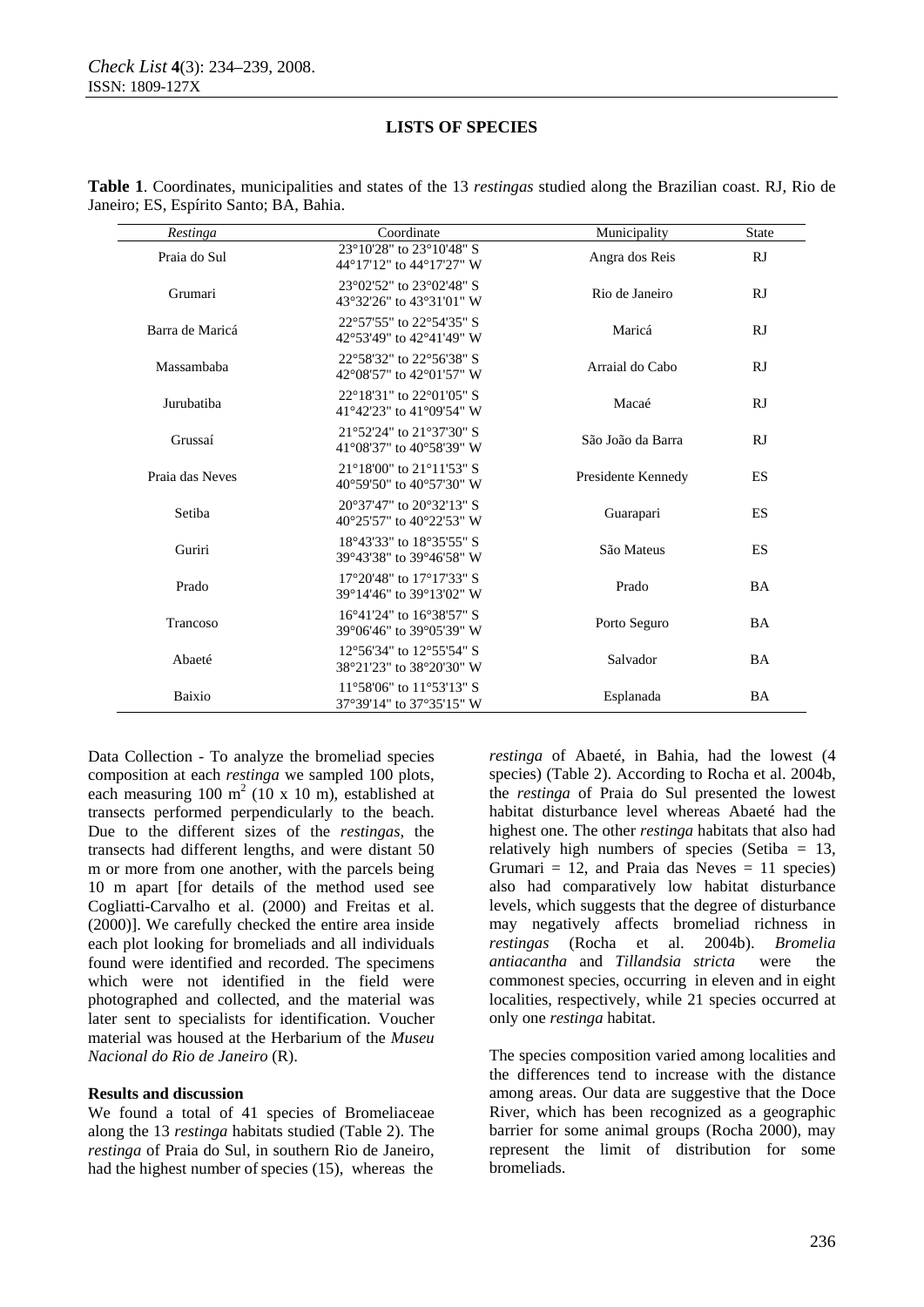**Table 2**. List of the bromeliad species recorded at each of the 13 *restinga* habitats in the states of Rio de Janeiro, Espírito Santo, and Bahia.

|                                                | Praia do Sul | Grumari     |             | Massambaba  | urubatiba   | Grussai     | Praia das Neves |             |               |             | <b>Trancoso</b> |        |              |
|------------------------------------------------|--------------|-------------|-------------|-------------|-------------|-------------|-----------------|-------------|---------------|-------------|-----------------|--------|--------------|
|                                                |              |             | Maricá      |             |             |             |                 | Setiba      | <b>Guriri</b> | Prado       |                 | Abaeté | Baixio       |
| Aechmea aquilega (Salisb.) Griseb.             |              |             |             |             |             |             |                 |             |               |             |                 |        | $\mathbf{X}$ |
| Aechmea blanchetiana (Baker) L.B.Sm.           |              |             |             |             |             |             |                 |             | $\mathbf X$   | X           | X               | X      | X            |
| Aechmea bromeliifolia (Rudge) Baker            |              |             |             |             | X           |             | X               |             |               |             | X               |        |              |
| Aechmea chlorophylla L.B.Sm.                   |              |             |             |             |             |             |                 |             | $\mathbf X$   |             |                 |        |              |
| Aechmea distichantha Lem.                      | X            |             |             |             |             |             |                 |             |               |             |                 |        |              |
| Aechmea guaraparaiensis Mez                    |              |             |             |             |             |             | X               |             |               |             |                 |        |              |
| Aechmea itapoana Morawetz & Morawetz.          |              |             |             |             |             |             |                 |             |               |             |                 | X      |              |
| Aechmea lingulata (L.) Baker                   |              |             |             | X           | X           |             | X               | $\mathbf X$ |               |             |                 |        | X            |
| Aechmea nudicaulis (L.) Griseb.                | X            |             | X           |             | $\mathbf X$ | X           | X               | X           |               |             |                 |        |              |
| Aechmea pectinata Baker                        | X            |             |             |             |             |             |                 |             |               |             |                 |        |              |
| Aechmea ramosa Mart. ex Schult.                |              |             |             |             |             |             | X               | $\mathbf X$ |               |             |                 |        |              |
| Aechmea sphaerocephala Baker                   |              | $\mathbf X$ |             |             |             |             |                 |             |               |             | X               |        |              |
| Billbergia amoena (Lodd.) Lindl.               | X            | $\mathbf X$ | X           | X           |             |             | X               |             |               |             |                 |        |              |
| Billbergia euphemiae E.Morren                  |              |             |             |             |             |             |                 | $\mathbf X$ |               |             |                 |        |              |
| Billbergia pyramidalis (Sims) Lindl.           |              | $\mathbf X$ |             |             |             |             |                 |             |               |             |                 |        |              |
| Bromelia antiacantha Bertol.                   | X            | $\mathbf X$ | $\mathbf X$ | X           | x           | x           | X               | X           | X             | X           | X               |        |              |
| Cryptanthus sp.                                |              |             |             |             |             |             |                 |             |               | $\mathbf X$ |                 |        |              |
| Edmundoa ambigua (Wand. & Leme) Leme           | X            |             |             |             |             |             |                 |             |               |             |                 |        |              |
| Edmundoa lindenii (Regel) Leme                 | X            |             |             |             |             |             |                 |             |               |             |                 |        |              |
| Hohenbergia castellanosii L.B.Sm. & Read       |              |             |             |             |             |             |                 |             |               |             |                 |        | X            |
| Hohenbergia littoralis L.B.Sm.                 |              |             |             |             |             |             |                 |             |               |             |                 | X      | X            |
| Hohenbergia salzmannii (Baker) E.Morren ex Mez |              |             |             |             |             |             |                 |             |               |             |                 | X      | X            |
| Neoregelia cruenta (Graham) L.B.Sm.            |              | X           | X           | X           | X           | X           | X               |             |               |             |                 |        |              |
| Neoregelia johannis (Carrière) L.B.Sm.         | x            |             |             |             |             |             |                 |             |               |             |                 |        |              |
| Neoregelia mucugensis Leme                     |              |             |             |             |             |             |                 |             |               |             |                 |        | X            |
| Neoregelia pascoaliana L.B.Sm.                 |              |             |             |             |             |             |                 | X           | X             | X           | X               |        |              |
| Neoregelia sarmentosa (Regel) L.B.Sm.          |              | $\mathbf X$ |             |             |             |             |                 |             |               |             |                 |        |              |
| Nidularium innocentii Lem.                     | X            |             |             |             |             |             |                 |             |               |             |                 |        |              |
| Portea silveirae Mez                           |              |             |             |             |             |             |                 |             |               |             | X               |        |              |
| Pseudananas sagenarius (Arruda) Camargo        |              |             |             |             |             |             |                 | X           | X             | X           | X               |        |              |
| Quesnelia quesneliana (Brongn.) L.B.Sm.        |              | $\mathbf X$ |             |             |             | $\mathbf X$ | $\mathbf X$     | X           |               |             |                 |        |              |
| Tillandsia gardneri Lindl.                     | X            | $\mathbf X$ | $\mathbf X$ | X           | $\mathbf X$ |             |                 | $\mathbf X$ |               |             |                 |        |              |
| Tillandsia geminiflora Brongn.                 | $\mathbf X$  |             |             |             |             |             |                 |             |               |             |                 |        |              |
| Tillandsia mallemontii Glaz. ex Mez            |              | $\mathbf X$ |             |             |             |             |                 |             |               |             |                 |        |              |
| Tillandsia recurvata (L.) L.                   |              |             |             |             | $\mathbf X$ |             |                 | $\mathbf X$ |               |             |                 |        |              |
| Tillandsia stricta Sol.                        | X            | $\mathbf X$ | $\mathbf X$ | $\mathbf X$ | $\mathbf X$ | $\mathbf X$ | $\mathbf X$     | $\mathbf X$ |               |             |                 |        |              |
| Tillandsia usneoides (L.) L.                   |              | $\mathbf X$ | $\mathbf X$ |             | $\mathbf X$ | $\mathbf X$ |                 | $\mathbf X$ |               | $\mathbf X$ | X               |        |              |
| Vriesea gigantea Gaudich.                      | X            |             |             |             |             |             |                 |             |               |             |                 |        |              |
| Vriesea neoglutinosa Mez                       | $\mathbf X$  | $\mathbf X$ | $\mathbf X$ | $\mathbf X$ | $\mathbf X$ | $\mathbf X$ |                 |             |               |             |                 |        |              |
| Vriesea procera (Mart. ex Schult.F.) Wittm.    |              |             |             |             |             |             | X               | X           | X             | X           | X               |        |              |
| Vriesea rodigasiana E.Morren                   | $\mathbf X$  |             |             |             |             |             |                 |             |               |             |                 |        |              |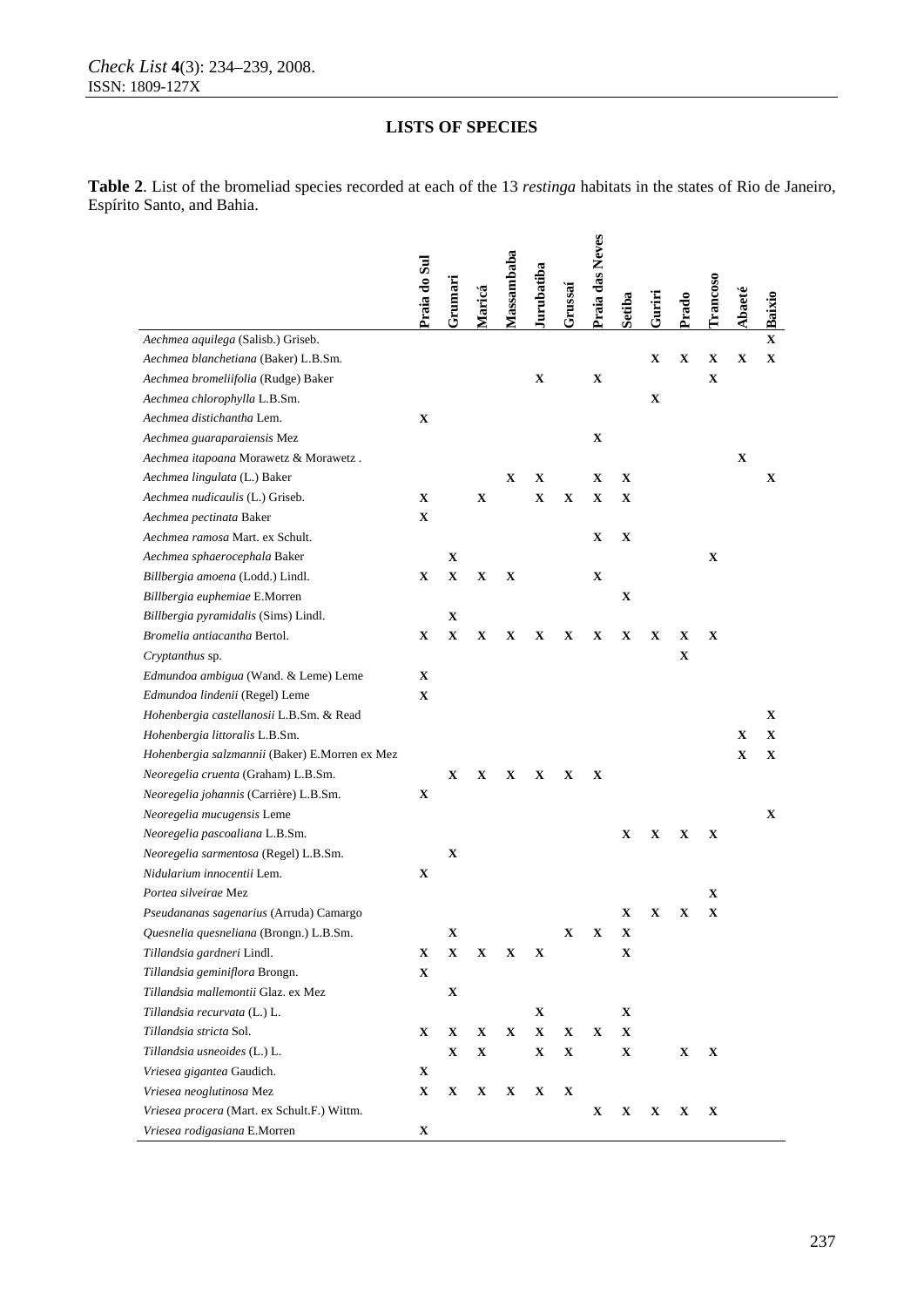Some species occurred only south of the Doce River (Praia do Sul to Setiba): *Aechmea nudicaulis*, *Billbergia amoena*, *Neoregelia cruenta*, *Tillandsia stricta*, and *Vriesea neoglutinosa*; others occurred only to the north of this river (Guriri to Abaeté): *Aechmea blanchetiana*, *A. aquilega*, *Hohenbergia littoralis*, *H. salzmannii,* and *H. castellanosii*.

We conclude that, as expected, the *restingas* studied differ in the bromeliad species composition and that such differences are probably due not only to differences in local environmental conditions, but also to the geographic distribution pattern of each species and to the present degree of disturbance at each *restinga*.

#### **Acknowledgements**

This study is part of the Brazilian Coastal *Restinga* Bromeliad Project of the Department of Ecology of the *Universidade do Estado do Rio de Janeiro* and was supported by research grants from the *Conselho Nacional do Desenvolvimento Científico e Técnológico* - CNPq (Processes # 477 715/2006-0 and 307653/2003-0) and from the *Fundação de Amparo à Pesquisa do Estado do Rio de Janeiro* (FAPERJ, Process # E-26/171.885/1999). We thank D. Vrcibradic for the critical revision of the manuscript and J. Pontes for the maps. During the development of the study C.F.D.R. was also supported by funds of FAPERJ through *Programa Cientistas do Nosso Estado* (Process # E-26/100.471/2007), L.C.C. received a graduate fellowship from the CNPq (Process # 140727/1999-0), A.F.N.F. received a graduate fellowship from the *Coordenação de Aperfeiçoamento de Pessoal de Ensino Superior* - CAPES (Process # 990207-7), and T.C.R.P. received a Scientific Initiation Grant from CNPq.

#### **Literature cited**

- Araújo, D. S. D. 1992. Vegetation types of sandy coastal plains of tropical Brazil: a first approximation; p. 337-347, *In* U. Seeliger (ed.). Coastal plant communities of Latin America. New York: Academic Press.
- Araújo, D. S. D. 2000. Análise florística e fitogeográfica das restingas do Estado do Rio de Janeiro. Tese de Doutorado, Universidade Federal do Rio de Janeiro, Rio de Janeiro.
- Benzing, D. H. 1980. The Biology of the Bromeliads. Eureka, California: Mad River Press.
- Cogliatti-Carvalho, L., A. F. N. Freitas, T. C. Rocha-Pessôa, and C. F. D. Rocha. 2000. Parâmetros da ecologia da comunidade de Bromeliaceae em cinco zonas de vegetação da restinga de Setiba, ES; p. 20- 30, *In* Anais do V Simpósio de Ecossistemas Brasileiros: Conservação. São Paulo: ACIESP.
- Cogliatti-Carvalho, L., A. F. N. Freitas, C. F. D. Rocha, and M. Van Sluys. 2001. Variação na estrutura e na composição de Bromeliaceae em cinco zonas de restinga no Parque Nacional da Restinga de Jurubatiba, Macaé, RJ. Revista Brasileira de Botânica 24(1): 1-9.
- Freitas, A. F. N., L. Cogliatti-Carvalho, M. Van Sluys, and C. F. D. Rocha. 2000. Distribuição espacial de bromélias na restinga de Jurubatiba. Acta Botânica Brasílica 14(1): 175-180.
- Lacerda, L. D., D. S. D. Araújo, R. Cerqueira, and B. Turcq. 1984. Restingas: Origem, estrutura, processos. Niterói: CEUFF.
- Lacerda, L. D., D. S. D. Araújo, and N. C. Maciel. 1993. Dry coastal ecosystems of the tropical Brazilian coast; p. 477-493, *In* E. van der Maarel (ed.).

Dry coastal ecosystems: Africa, America, Asia, and Oceania. Ecosystems of the World 2b. Amsterdam: Elsevier.

- Oliveira-Filho, A. T. and M. A. Fontes. 2000. Patterns of floristic differentiation among Atlantic Forests in southeastern Brazil and the influence of climate. Biotropica 32(4b): 793-810.
- Rocha, C. F. D. 2000. Biogeografia de répteis de restingas: distribuição, ocorrência e endemismos; p. 99-116, *In* F. A. Esteves and L. D. Lacerda (ed.). Ecologia de Restingas e Lagoas Costeiras. Macaé: NUPEM/UFRJ.
- Rocha, C. F. D. and H. G. Bergallo. 1997. Intercommunity variation in the distribution of abundance of dominant lizard species in restinga habitats. Ciência e Cultura 49: 269-274.
- Rocha, C. F. D., L. Cogliatti-Carvalho, A. F. N. Freitas, and D. R. Almeida. 2000. Bromeliads: biodiversity amplifiers. Journal of the Bromeliad Society 50(2): 81-83.
- Rocha, C. F. D., L. Cogliatti-Carvalho, A. F. Nunes-Freitas, T. C. Rocha-Pessôa, A. S. Dias, C. V. Ariani, and L. N. Morgado. 2004a. Conservando uma larga porção da diversidade biológica através da conservação de Bromeliaceae. Vidália 2(1): 52-68.
- Rocha, C. F. D. A. F. Nunes-Freitas, L. Cogliatti-Carvalho, and T. C. Rocha-Pessôa. 2004b. Habitat disturbance in the Brazilian coastal sand dune vegetation and related richness and diversity of Bromeliad species. Vidália 2(2): 50-56.
- Scarano, F. R. 2000. Marginal plants: functional ecology at the Atlantic forest periphery; p. 176-182, *In* T. B. Cavalcanti and B. M. T. Walter (org.).